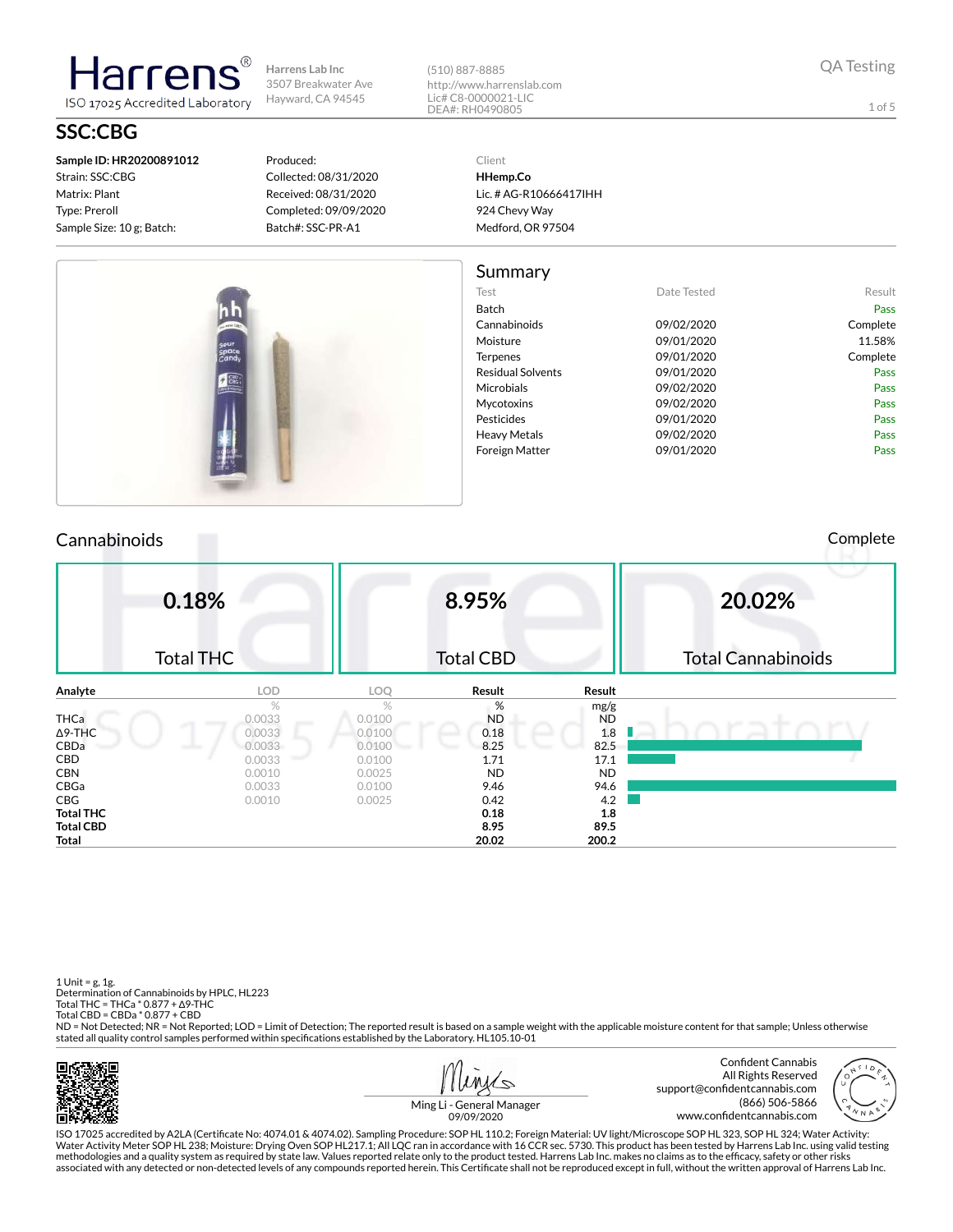(510) 887-8885 http://www.harrenslab.com Lic# C8-0000021-LIC DEA#: RH0490805

QA Testing

2 of 5

# **SSC:CBG**

**Harrens** 

ISO 17025 Accredited Laboratory

| Sample ID: HR20200891012  | Produced:             | Client                 |
|---------------------------|-----------------------|------------------------|
| Strain: SSC:CBG           | Collected: 08/31/2020 | HHemp.Co               |
| Matrix: Plant             | Received: 08/31/2020  | Lic. # AG-R10666417IHH |
| Type: Preroll             | Completed: 09/09/2020 | 924 Chevy Way          |
| Sample Size: 10 g; Batch: | Batch#: SSC-PR-A1     | Medford, OR 97504      |

#### **Terpenes**

| Analyte                | <b>LOD</b> | <b>LOO</b> | <b>Results</b>                                           | <b>Results</b>               |  |
|------------------------|------------|------------|----------------------------------------------------------|------------------------------|--|
|                        | $\%$       | $\%$       | %                                                        | mg/g                         |  |
| β-Caryophyllene        | 0.0080     | 0.0100     | 0.120                                                    | 1.20                         |  |
| $\alpha$ -Bisabolol    | 0.0080     | 0.0100     | 0.117                                                    | 1.17                         |  |
| Guaiol                 | 0.0080     | 0.0100     | 0.082                                                    | 0.82                         |  |
| $\alpha$ -Humulene     | 0.0080     | 0.0100     | 0.041                                                    | 0.41                         |  |
| β-Myrcene              | 0.0080     | 0.0100     | 0.026                                                    | 0.26                         |  |
| cis-Nerolidol          | 0.0080     | 0.0100     | 0.024                                                    | 0.24                         |  |
| Caryophyllene Oxide    | 0.0080     | 0.0100     | 0.023                                                    | 0.23                         |  |
| Linalool               | 0.0080     | 0.0100     | 0.017                                                    | 0.17                         |  |
| $\alpha$ -Pinene       | 0.0080     | 0.0100     | 0.015                                                    | 0.15                         |  |
| $\alpha$ -Terpineol    | 0.0080     | 0.0100     | 0.011                                                    | 0.11                         |  |
| 3-Carene               | 0.0080     | 0.0100     | <b>ND</b>                                                | <b>ND</b>                    |  |
| $\alpha$ -Phellandrene | 0.0080     | 0.0100     | <b>ND</b>                                                | <b>ND</b>                    |  |
| $\alpha$ -Terpinene    | 0.0080     | 0.0100     | <b>ND</b>                                                | <b>ND</b>                    |  |
| $\beta$ -Ocimene       | 0.0080     | 0.0100     | <b>ND</b>                                                | <b>ND</b>                    |  |
| $\beta$ -Pinene        | 0.0080     | 0.0100     | <b>ND</b>                                                | <b>ND</b>                    |  |
| Borneol                | 0.0080     | 0.0100     | <b>ND</b>                                                | <b>ND</b>                    |  |
| Camphene               | 0.0080     | 0.0100     | <b>ND</b>                                                | <b>ND</b>                    |  |
| δ-Limonene             | 0.0080     | 0.0100     | <loq< th=""><th><loq< th=""><th></th></loq<></th></loq<> | <loq< th=""><th></th></loq<> |  |
| Eucalyptol             | 0.0080     | 0.0100     | <b>ND</b>                                                | <b>ND</b>                    |  |
| Fenchol                | 0.0080     | 0.0100     | <b>ND</b>                                                | <b>ND</b>                    |  |
| Fenchone               | 0.0080     | 0.0100     | <b>ND</b>                                                | <b>ND</b>                    |  |
| y-Terpinene            | 0.0080     | 0.0100     | <b>ND</b>                                                | <b>ND</b>                    |  |
| Geraniol               | 0.0080     | 0.0100     | <b>ND</b>                                                | <b>ND</b>                    |  |
| <b>Geranyl Acetate</b> | 0.0080     | 0.0100     | <b>ND</b>                                                | <b>ND</b>                    |  |
| Isopulegol             | 0.0080     | 0.0100     | <b>ND</b>                                                | <b>ND</b>                    |  |
| Menthol                | 0.0080     | 0.0100     | <b>ND</b>                                                | <b>ND</b>                    |  |
| Nerol                  | 0.0080     | 0.0100     | <b>ND</b>                                                | <b>ND</b>                    |  |
| Ocimene                | 0.0080     | 0.0100     | <b>ND</b>                                                | <b>ND</b>                    |  |
| Pulegone               | 0.0080     | 0.0100     | <b>ND</b>                                                | <b>ND</b>                    |  |
| p-Cymene               | 0.0080     | 0.0100     | <b>ND</b>                                                | <b>ND</b>                    |  |
| Terpinolene            | 0.0080     | 0.0100     | <b>ND</b>                                                | <b>ND</b>                    |  |
| trans-Nerolidol        | 0.0080     | 0.0100     | <b>ND</b>                                                | <b>ND</b>                    |  |
| Total                  |            |            | 0.476                                                    | 4.76                         |  |

# Primary Aromas



Date Tested: 09/01/2020<br>ND = Not Detected; NR = Not Reported; LOD = Limit of Detection; Unless otherwise stated all quality control samples performed within specifications established by the Laboratory. HL105.10-01. SOP HL228. GC-FID





support@confidentcannabis.com www.confidentcannabis.com

Ming Li - General Manager 09/09/2020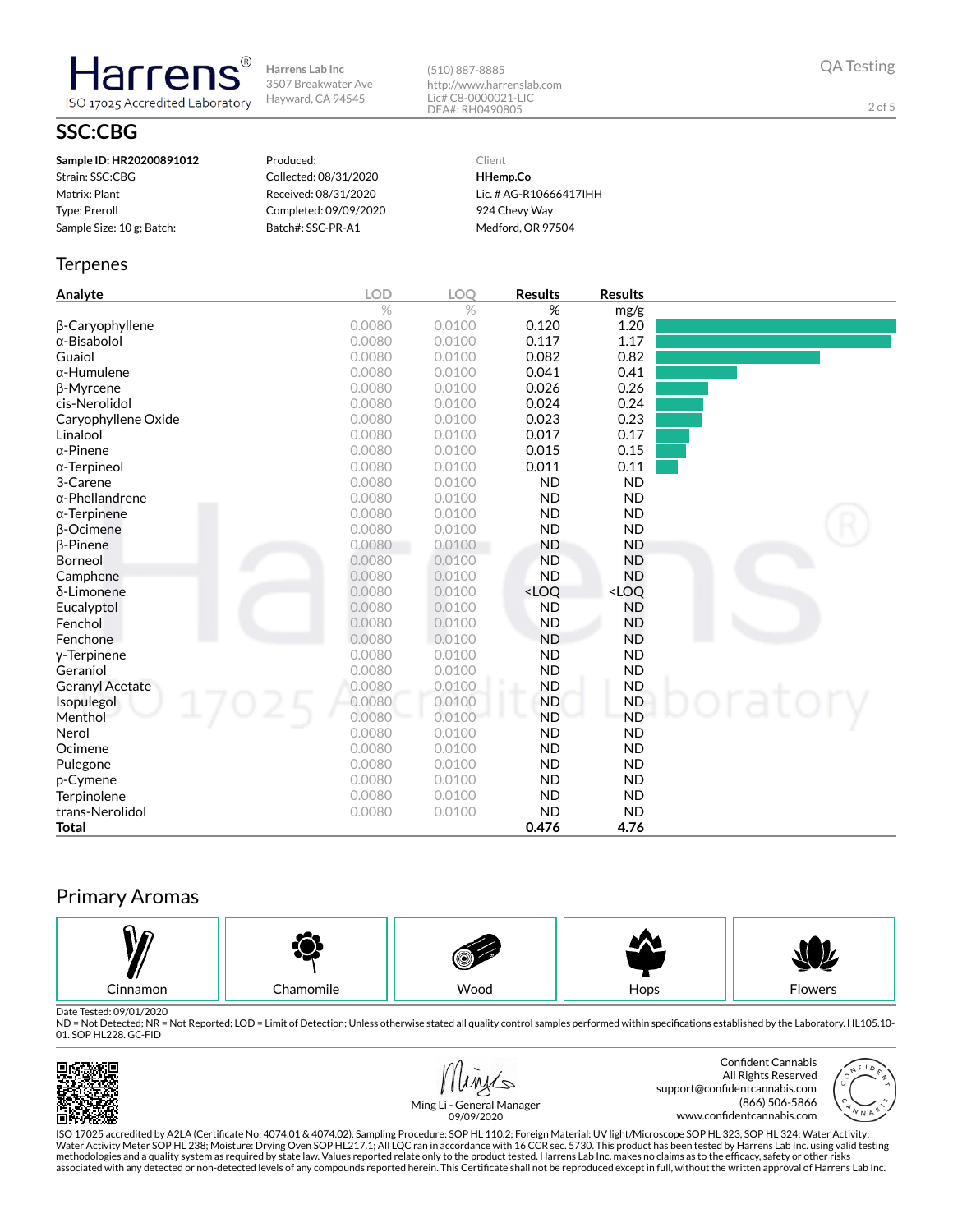(510) 887-8885 http://www.harrenslab.com Lic# C8-0000021-LIC DEA#: RH0490805

## **SSC:CBG**

Harrens

ISO 17025 Accredited Laboratory

| Sample ID: HR20200891012  | Produced:             | Client                 |
|---------------------------|-----------------------|------------------------|
| Strain: SSC:CBG           | Collected: 08/31/2020 | HHemp.Co               |
| Matrix: Plant             | Received: 08/31/2020  | Lic. # AG-R10666417IHH |
| Type: Preroll             | Completed: 09/09/2020 | 924 Chevy Way          |
| Sample Size: 10 g; Batch: | Batch#: SSC-PR-A1     | Medford, OR 97504      |
|                           |                       |                        |

#### Pesticides **Passage Community Community Community** Passes and the extension of the extension of the extension of the extension of the extension of the extension of the extension of the extension of the extension of the ext

| Analyte             | <b>LOD</b> | LOO       | Limit          | <b>Results</b> | <b>Status</b> | Analyte                 | <b>LOD</b> | <b>LOO</b> | Limit          | <b>Results</b> | <b>Status</b> |
|---------------------|------------|-----------|----------------|----------------|---------------|-------------------------|------------|------------|----------------|----------------|---------------|
|                     | $\mu$ g/g  | $\mu$ g/g | $\mu$ g/g      | $\mu$ g/g      |               |                         | $\mu$ g/g  | $\mu$ g/g  | $\mu$ g/g      | $\mu$ g/g      |               |
| Abamectin           | 0.03       | 0.1       | 0.1            | <b>ND</b>      | Pass          | Fludioxonil             | 0.03       | 0.1        | 0.1            | <b>ND</b>      | Pass          |
| Acephate            | 0.03       | 0.1       | 0.1            | <b>ND</b>      | Pass          | Hexythiazox             | 0.03       | 0.1        | 0.1            | <b>ND</b>      | Pass          |
| Acequinocyl         | 0.03       | 0.1       | 0.1            | <b>ND</b>      | Pass          | Imazalil                | 0.03       | 0.1        | 0.03           | <b>ND</b>      | Pass          |
| Acetamiprid         | 0.03       | 0.1       | 0.1            | <b>ND</b>      | Pass          | Imidacloprid            | 0.03       | 0.1        | 5              | <b>ND</b>      | Pass          |
| Aldicarb            | 0.03       | 0.1       | 0.03           | <b>ND</b>      | Pass          | <b>Kresoxim Methyl</b>  | 0.03       | 0.1        | 0.1            | <b>ND</b>      | Pass          |
| Azoxystrobin        | 0.03       | 0.1       | 0.1            | <b>ND</b>      | Pass          | Malathion               | 0.03       | 0.1        | 0.5            | <b>ND</b>      | Pass          |
| <b>Bifenazate</b>   | 0.03       | 0.1       | 0.1            | <b>ND</b>      | Pass          | Metalaxyl               | 0.03       | 0.1        | $\overline{2}$ | <b>ND</b>      | Pass          |
| <b>Bifenthrin</b>   | 0.03       | 0.1       | 3              | <b>ND</b>      | Pass          | Methiocarb              | 0.03       | 0.1        | 0.03           | <b>ND</b>      | Pass          |
| <b>Boscalid</b>     | 0.03       | 0.1       | 0.1            | <b>ND</b>      | Pass          | Methomyl                | 0.03       | 0.1        | $\mathbf 1$    | <b>ND</b>      | Pass          |
| Captan              | 0.03       | 0.1       | 0.7            | <b>ND</b>      | Pass          | Mevinphos               | 0.03       | 0.1        | 0.03           | <b>ND</b>      | Pass          |
| Carbaryl            | 0.03       | 0.1       | 0.5            | <b>ND</b>      | Pass          | Myclobutanil            | 0.03       | 0.1        | 0.1            | <b>ND</b>      | Pass          |
| Carbofuran          | 0.03       | 0.1       | 0.03           | <b>ND</b>      | Pass          | Naled                   | 0.03       | 0.1        | 0.1            | <b>ND</b>      | Pass          |
| Chlorantraniliprole | 0.03       | 0.1       | 10             | <b>ND</b>      | Pass          | Oxamyl                  | 0.03       | 0.1        | 0.5            | <b>ND</b>      | Pass          |
| Chlordane           | 0.03       | 0.1       | 0.03           | <b>ND</b>      | Pass          | Paclobutrazol           | 0.03       | 0.1        | 0.03           | <b>ND</b>      | Pass          |
| Chlorfenapyr        | 0.03       | 0.1       | 0.03           | <b>ND</b>      | Pass          | Parathion Methyl        | 0.03       | 0.1        | 0.03           | <b>ND</b>      | Pass          |
| Chlorpyrifos        | 0.03       | 0.1       | 0.03           | <b>ND</b>      | Pass          | Pentachloronitrobenzene | 0.03       | 0.1        | 0.1            | <b>ND</b>      | Pass          |
| Clofentezine        | 0.03       | 0.1       | 0.1            | <b>ND</b>      | Pass          | Permethrin              | 0.03       | 0.1        | 0.5            | <b>ND</b>      | Pass          |
| Coumaphos           | 0.03       | 0.1       | 0.03           | <b>ND</b>      | Pass          | Phosmet                 | 0.03       | 0.1        | 0.1            | <b>ND</b>      | Pass          |
| Cyfluthrin          | 0.03       | 0.1       | $\overline{2}$ | <b>ND</b>      | Pass          | Piperonyl Butoxide      | 0.03       | 0.1        | 3              | <b>ND</b>      | Pass          |
| Cypermethrin        | 0.03       | 0.1       | 1              | <b>ND</b>      | Pass          | Prallethrin             | 0.03       | 0.1        | 0.1            | <b>ND</b>      | Pass          |
| Daminozide          | 0.03       | 0.1       | 0.03           | <b>ND</b>      | Pass          | Propiconazole           | 0.03       | 0.1        | 0.1            | <b>ND</b>      | Pass          |
| Diazinon            | 0.03       | 0.1       | 0.1            | <b>ND</b>      | Pass          | Propoxur                | 0.03       | 0.1        | 0.03           | <b>ND</b>      | Pass          |
| <b>Dichlorvos</b>   | 0.03       | 0.1       | 0.03           | <b>ND</b>      | Pass          | Pyrethrins              | 0.03       | 0.1        | 0.5            | <b>ND</b>      | Pass          |
| Dimethoate          | 0.03       | 0.1       | 0.03           | <b>ND</b>      | Pass          | Pyridaben               | 0.03       | 0.1        | 0.1            | <b>ND</b>      | Pass          |
| Dimethomorph        | 0.03       | 0.1       | $\overline{2}$ | <b>ND</b>      | Pass          | Spinetoram              | 0.03       | 0.1        | 0.1            | <b>ND</b>      | Pass          |
| Ethoprophos         | 0.03       | 0.1       | 0.03           | <b>ND</b>      | Pass          | Spinosad                | 0.03       | 0.1        | 0.1            | <b>ND</b>      | Pass          |
| Etofenprox          | 0.03       | 0.1       | 0.03           | <b>ND</b>      | Pass          | Spiromesifen            | 0.03       | 0.1        | 0.1            | <b>ND</b>      | Pass          |
| Etoxazole           | 0.03       | 0.1       | 0.1            | <b>ND</b>      | Pass          | Spirotetramat           | 0.03       | 0.1        | 0.1            | <b>ND</b>      | Pass          |
| Fenhexamid          | 0.03       | 0.1       | 0.1            | <b>ND</b>      | Pass          | Spiroxamine             | 0.03       | 0.1        | 0.03           | <b>ND</b>      | Pass          |
| Fenoxycarb          | 0.03       | 0.1       | 0.03           | <b>ND</b>      | Pass          | Tebuconazole            | 0.03       | 0.1        | 0.1            | <b>ND</b>      | Pass          |
| Fenpyroximate       | 0.03       | 0.1       | 0.1            | <b>ND</b>      | Pass          | Thiacloprid             | 0.03       | 0.1        | 0.03           | <b>ND</b>      | Pass          |
| Fipronil            | 0.03       | 0.1       | 0.03           | <b>ND</b>      | Pass          | Thiamethoxam            | 0.03       | 0.1        | 5              | <b>ND</b>      | Pass          |
| Flonicamid          | 0.03       | 0.1       | 0.1            | <b>ND</b>      | Pass          | Trifloxystrobin         | 0.03       | 0.1        | 0.1            | <b>ND</b>      | Pass          |

Date Tested: 09/01/2020

We analyze samples by AOAC Official Method 2007.01-Modified; ND = Not Detected; NR = Not Reported; LOD = Limit of Detection; The reported result is based on a<br>sample weight with the applicable moisture content for that sam





3 of 5

support@confidentcannabis.com www.confidentcannabis.com

Ming Li - General Manager 09/09/2020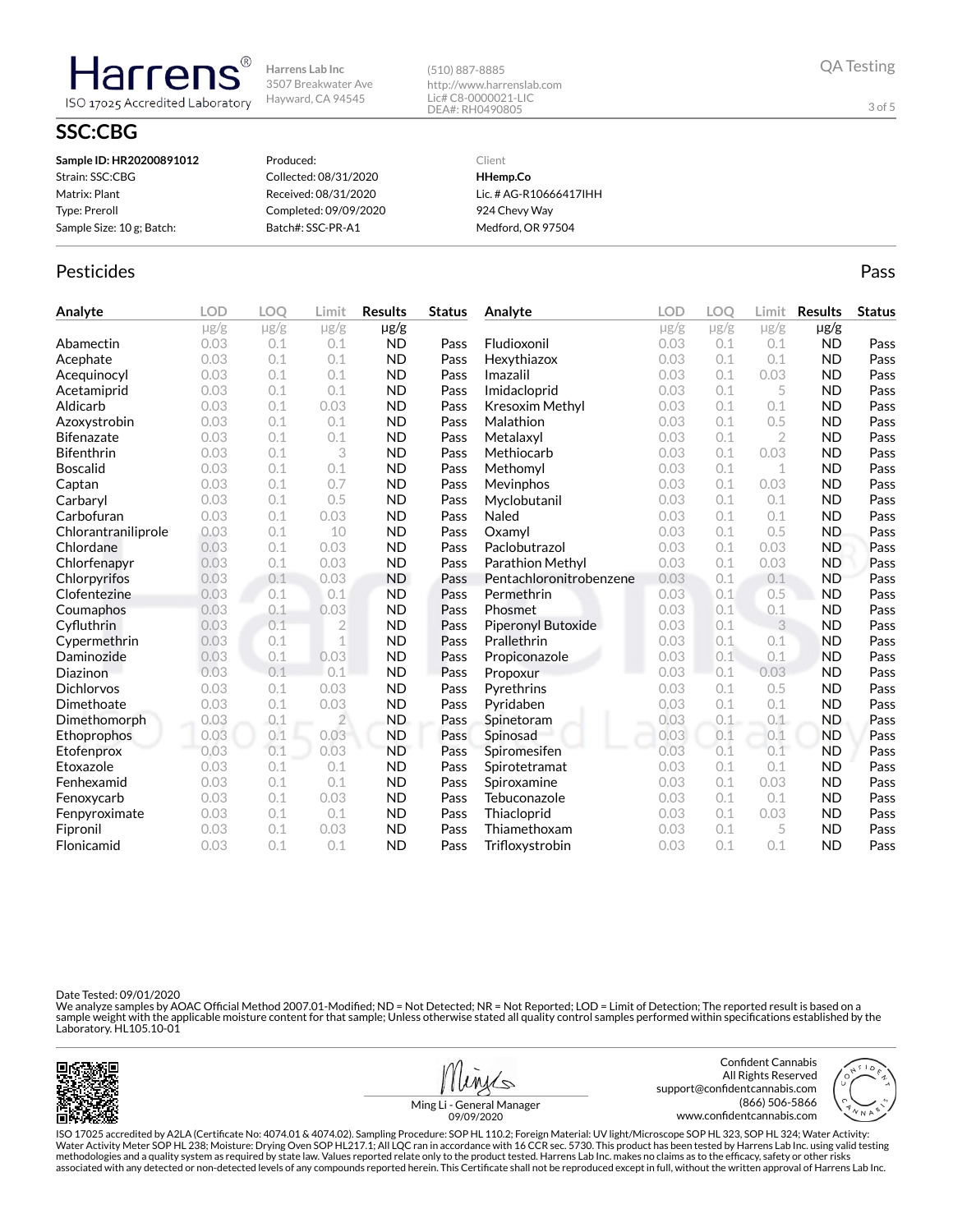(510) 887-8885 http://www.harrenslab.com Lic# C8-0000021-LIC DEA#: RH0490805

### **SSC:CBG**

**Harrens** 

ISO 17025 Accredited Laboratory

| Sample ID: HR20200891012  | Produced:             | Client                 |
|---------------------------|-----------------------|------------------------|
| Strain: SSC:CBG           | Collected: 08/31/2020 | HHemp.Co               |
| Matrix: Plant             | Received: 08/31/2020  | Lic. # AG-R10666417IHH |
| Type: Preroll             | Completed: 09/09/2020 | 924 Chevy Way          |
| Sample Size: 10 g; Batch: | Batch#: SSC-PR-A1     | Medford, OR 97504      |

#### Residual Solvents Pass

| Analyte             | <b>LOD</b> | LOQ       | Limit     | <b>Results</b> | <b>Status</b> |
|---------------------|------------|-----------|-----------|----------------|---------------|
|                     | $\mu$ g/g  | $\mu$ g/g | $\mu$ g/g | $\mu$ g/g      |               |
| 1,2-Dichloro-Ethane |            |           |           | <b>ND</b>      | Pass          |
| Acetone             |            | 10        | 5000      | <b>ND</b>      | Pass          |
| Acetonitrile        |            | 5         | 410       | <b>ND</b>      | Pass          |
| Benzene             |            |           |           | <b>ND</b>      | Pass          |
| <b>Butane</b>       |            | 25        | 5000      | <b>ND</b>      | Pass          |
| Chloroform          |            | 1         |           | <b>ND</b>      | Pass          |
| Ethanol             |            | 10        | 5000      | <b>ND</b>      | Pass          |
| Ethyl-Acetate       |            | 10        | 5000      | <b>ND</b>      | Pass          |
| Ethyl-Ether         |            | 10        | 5000      | <b>ND</b>      | Pass          |
| Ethylene Oxide      |            | 1         |           | <b>ND</b>      | Pass          |
| Heptane             |            | 10        | 5000      | <b>ND</b>      | Pass          |
| Isopropanol         |            | 10        | 5000      | <b>ND</b>      | Pass          |
| Methanol            |            | 10        | 3000      | <b>ND</b>      | Pass          |
| Methylene-Chloride  |            |           |           | ND.            | Pass          |
| n-Hexane            |            | 10        | 290       | <b>ND</b>      | Pass          |
| Pentane             |            | 10        | 5000      | <b>ND</b>      | Pass          |
| Propane             |            | 10        | 5000      | <b>ND</b>      | Pass          |
| Toluene             |            | 10        | 890       | ND.            | Pass          |
| Trichloroethene     |            |           |           | <b>ND</b>      | Pass          |
| Xylenes             |            | 10        | 2170      | <b>ND</b>      | Pass          |

Date Tested: 09/01/2020 ND = Not Detected; SOP HL231. Headspace GC-FID



Confident Cannabis All Rights Reserved support@confidentcannabis.com (866) 506-5866 www.confidentcannabis.com



Ming Li - General Manager 09/09/2020